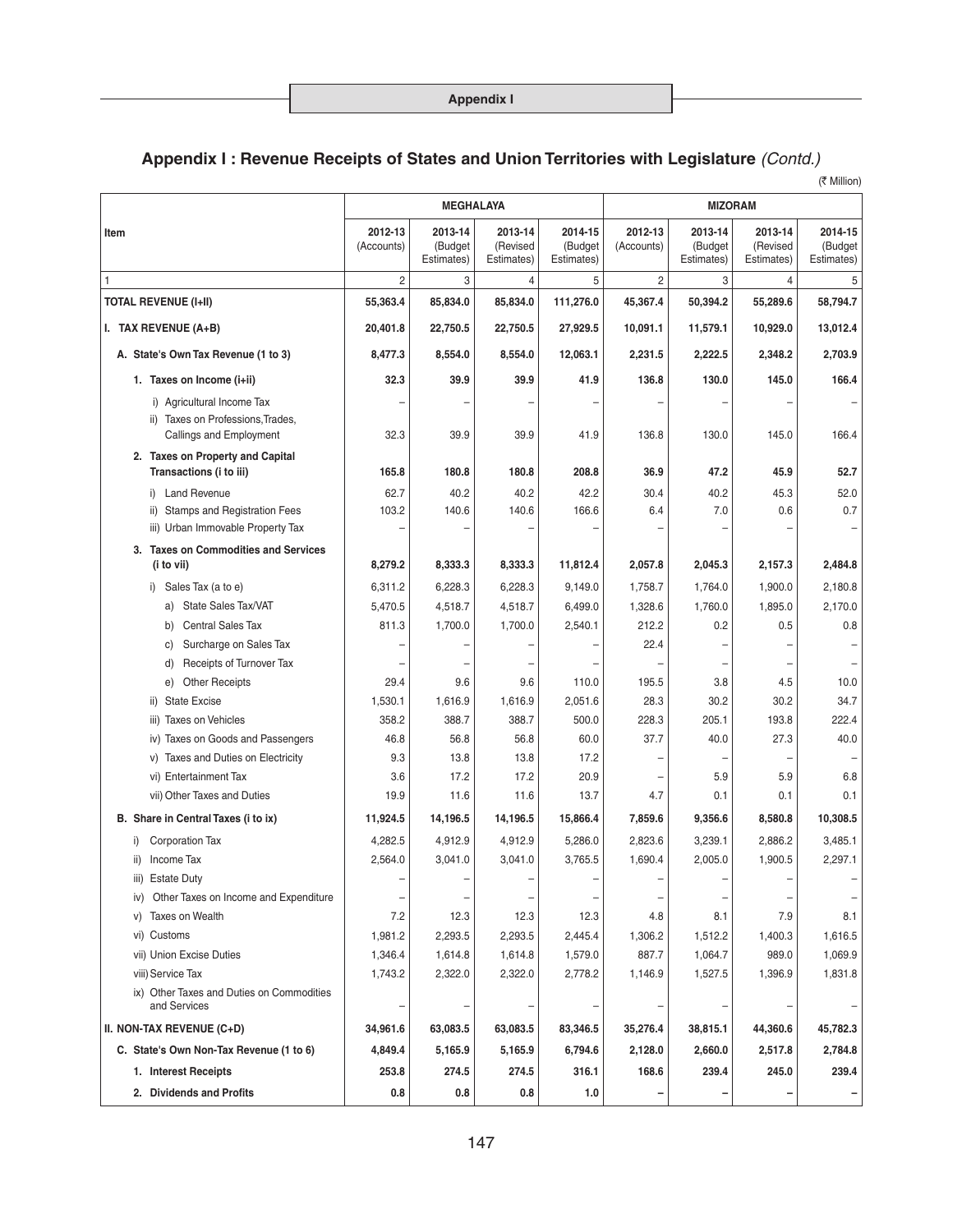(そ Million)

|                                                                        | <b>MEGHALAYA</b>      |                                  |                                   |                                  | <b>MIZORAM</b>        |                                  |                                   |                                  |
|------------------------------------------------------------------------|-----------------------|----------------------------------|-----------------------------------|----------------------------------|-----------------------|----------------------------------|-----------------------------------|----------------------------------|
| Item                                                                   | 2012-13<br>(Accounts) | 2013-14<br>(Budget<br>Estimates) | 2013-14<br>(Revised<br>Estimates) | 2014-15<br>(Budget<br>Estimates) | 2012-13<br>(Accounts) | 2013-14<br>(Budget<br>Estimates) | 2013-14<br>(Revised<br>Estimates) | 2014-15<br>(Budget<br>Estimates) |
| 1                                                                      | $\overline{c}$        | 3                                | 4                                 | 5                                | $\overline{c}$        | 3                                | 4                                 | 5                                |
| 3. General Services                                                    | 528.3                 | 380.1                            | 380.1<br>149.3                    | 445.7<br>165.3                   | 114.8<br>38.6         | 153.3<br>79.9                    | 165.8<br>91.7                     | 185.6<br>105.3                   |
| of which: State Lotteries                                              |                       | 149.3                            |                                   |                                  |                       |                                  |                                   |                                  |
| 4. Social Services (i to ix)                                           | 74.4                  | 229.3                            | 229.3                             | 280.0                            | 194.8                 | 221.3                            | 241.3                             | 259.6                            |
| Education, Sports, Art and Culture<br>i)                               | 10.4                  | 17.4                             | 17.4                              | 21.2                             | 14.9                  | 24.5                             | 24.5                              | 24.6                             |
| <b>Medical and Public Health</b><br>ii)                                | 14.3                  | 16.2                             | 16.2                              | 19.8                             | 3.8                   | 1.1                              | 1.1                               | 1.1                              |
| <b>Family Welfare</b><br>iii)                                          |                       |                                  |                                   |                                  |                       | 0.1                              | 0.1                               | 0.1                              |
| iv) Housing                                                            | 3.1<br>2.3            | 3.2<br>5.4                       | 3.2<br>5.4                        | 3.9<br>6.6                       | 8.1<br>0.8            | 10.8<br>0.5                      | 10.8<br>0.5                       | 10.0<br>0.6                      |
| v) Urban Development<br>Labour and Employment                          | 13.4                  | 16.3                             | 16.3                              | 19.9                             | 0.5                   | 0.3                              | 0.3                               | 0.2                              |
| VI)<br>vii) Social Security and Welfare                                | 0.2                   | 6.4                              | 6.4                               | 7.8                              | 19.7                  | 22.2                             | 22.2                              | 14.3                             |
| viii) Water Supply and Sanitation                                      | 30.2                  | 162.4                            | 162.4                             | 198.4                            | 145.1                 | 160.0                            | 180.0                             | 206.6                            |
| ix) Others                                                             | 0.4                   | 2.0                              | 2.0                               | 2.4                              | 1.8                   | 1.8                              | 1.8                               | 2.1                              |
| 5. Fiscal Services                                                     |                       |                                  |                                   |                                  |                       |                                  |                                   |                                  |
|                                                                        |                       |                                  |                                   |                                  |                       |                                  |                                   |                                  |
| Economic Services (i to xvii)<br>6.                                    | 3,992.1               | 4,281.3                          | 4,281.3                           | 5,751.8                          | 1,649.8               | 2,046.1                          | 1,865.8                           | 2,100.2                          |
| Crop Husbandry<br>i)                                                   | 49.7                  | 48.9                             | 48.9                              | 55.6                             | 7.0                   | 8.4                              | 8.4                               | 6.0                              |
| Animal Husbandry<br>ii)<br>Fisheries                                   | 18.7                  | 21.2                             | 21.2                              | 22.7                             | 4.3                   | 5.0                              | 5.0                               | 4.4                              |
| iii)<br><b>Forestry and Wildlife</b>                                   | 0.6<br>308.7          | 1.4<br>355.1                     | 1.4<br>355.1                      | 1.6<br>408.3                     | 1.5<br>23.9           | 3.7<br>40.0                      | 3.7<br>40.0                       | 4.2<br>19.7                      |
| iv)<br>Plantations<br>V)                                               |                       |                                  |                                   |                                  |                       |                                  |                                   |                                  |
| Co-operation<br>VI)                                                    | 0.5                   | 10.8                             | 10.8                              | 11.1                             | 0.2                   | 0.7                              | 2.0                               | 2.3                              |
| Other Agricultural Programmes<br>vii)                                  | 3.7                   | 20.1                             | 20.1                              | 22.0                             | 13.0                  | 14.8                             | 14.1                              | 20.0                             |
| viii) Major and Medium Irrigation Projects                             |                       |                                  |                                   |                                  |                       |                                  |                                   |                                  |
| Minor Irrigation<br>$\overline{X}$                                     | 2.7                   | 1.9                              | 1.9                               | 2.1                              | 0.4                   | 0.6                              | 0.6                               | 0.7                              |
| Power<br>X)                                                            | 13.6                  | 20.0                             | 20.0                              | 20.0                             | 1,112.7               | 1,623.6                          | 1,442.3                           | 1,686.4                          |
| Petroleum<br>XI)                                                       |                       |                                  |                                   |                                  |                       |                                  |                                   |                                  |
| Village and Small Industries<br>xii)                                   | 6.1                   | 6.3                              | 6.3                               | 6.8                              | 4.1                   | 4.1                              | 4.1                               | 4.1                              |
| xiii) Industries@                                                      | 3,579.7               | 3.758.0                          | 3,758.0                           | 5,160.0                          | 52.8                  | 70.1                             | 70.1                              | 70.5                             |
| xiv) Ports and Light Houses                                            |                       |                                  |                                   |                                  |                       |                                  |                                   |                                  |
| xv) Road Transport                                                     |                       |                                  |                                   |                                  | 20.2                  | 20.0                             | 20.0                              | 20.1                             |
| xvi) Tourism                                                           | 0.3                   | 0.4                              | 0.4                               | 0.5                              | 17.2                  | 17.0                             | 17.0                              | 19.5                             |
| xvii) Others*                                                          | 7.8                   | 37.2                             | 37.2                              | 41.1                             | 392.6                 | 238.2                            | 238.5                             | 242.3                            |
| D. Grants from the Centre (1 to 5)                                     | 30,112.2              | 57,917.5                         | 57,917.5                          | 76,551.9                         | 33,148.4              | 36,155.1                         | 41,842.8                          | 42,997.5                         |
| 1. State Plan Schemes                                                  | 17,477.5              | 27,399.3                         | 27,399.3                          | 34,863.4                         | 18,656.0              | 24,508.5                         | 24,233.6                          | 23,251.8                         |
| of which: Advance release of Plan<br>Assistance for Natural Calamities |                       |                                  |                                   |                                  |                       |                                  |                                   |                                  |
| 2. Central Plan Schemes                                                | 144.9                 | 797.0                            | 780.0                             | 3,900.0                          | 145.7                 |                                  |                                   |                                  |
| 3. Centrally Sponsored Schemes                                         | 2,682.0               | 17,522.4                         | 17,539.4                          | 25,379.8                         | 2,943.3               | 2.3                              | 4,575.2                           | 7,374.2                          |
| 4. NEC/ Special Plan Scheme                                            | 850.5                 | 1,890.0                          | 1,890.0                           | 1,125.0                          | 831.8                 |                                  | 1,226.4                           | 1,226.4                          |
| 5. Non-Plan Grants (a to c)                                            | 8,957.2               | 10,308.9                         | 10,308.9                          | 11,283.7                         | 10,571.7              | 11,644.3                         | 11,807.6                          | 11,145.1                         |
| <b>Statutory Grants</b><br>a)                                          | 8,341.9               | 7,252.6                          | 7,307.6                           | 5,961.6                          | 9,879.1               | 10,199.7                         | 10,363.0                          | 9,419.7                          |
| Grants for relief on account<br>b)                                     |                       |                                  |                                   |                                  |                       |                                  |                                   |                                  |
| of Natural Calamities                                                  |                       |                                  |                                   |                                  | 93.0                  | 99.1                             | 99.1                              | 103.6                            |
| c) Others                                                              | 615.3                 | 3,056.3                          | 3,001.3                           | 5,322.1                          | 599.6                 | 1,345.5                          | 1,345.5                           | 1,621.8                          |

See 'Notes to Appendix I'.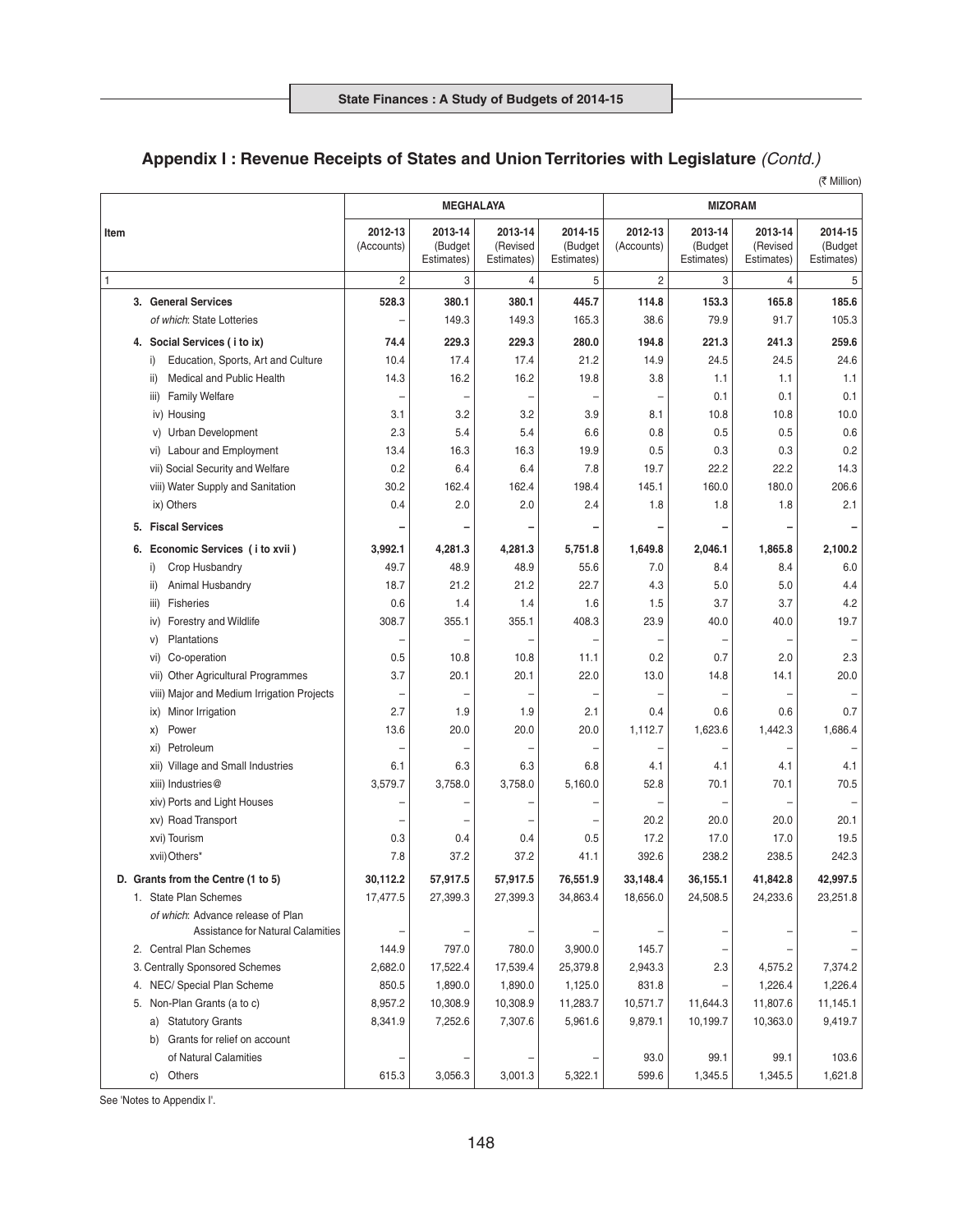(₹ Million)

|                                                                            | <b>NAGALAND</b>       |                                  |                                   |                                  | <b>ODISHA</b>         |                                  |                                   |                                  |
|----------------------------------------------------------------------------|-----------------------|----------------------------------|-----------------------------------|----------------------------------|-----------------------|----------------------------------|-----------------------------------|----------------------------------|
| Item                                                                       | 2012-13<br>(Accounts) | 2013-14<br>(Budget<br>Estimates) | 2013-14<br>(Revised<br>Estimates) | 2014-15<br>(Budget<br>Estimates) | 2012-13<br>(Accounts) | 2013-14<br>(Budget<br>Estimates) | 2013-14<br>(Revised<br>Estimates) | 2014-15<br>(Budget<br>Estimates) |
| 1                                                                          | $\overline{2}$        | 3                                | $\overline{4}$                    | 5                                | 2                     | 3                                | 4                                 | 5                                |
| <b>TOTAL REVENUE (I+II)</b>                                                | 62,042.9              | 72,951.8                         | 66,699.5                          | 95,379.7                         | 439,369.1             | 512,989.8                        | 538,101.5                         | 671,469.6                        |
| I. TAX REVENUE (A+B)                                                       | 12,570.9              | 14,239.3                         | 13,485.6                          | 15,896.1                         | 289,991.4             | 335,088.8                        | 330,088.8                         | 381,521.1                        |
| A. State's Own Tax Revenue (1 to 3)                                        | 3,399.5               | 3,321.4                          | 3,472.9                           | 3,867.8                          | 150,341.3             | 176,050.0                        | 171,050.0                         | 198,626.5                        |
| 1. Taxes on Income (i+ii)                                                  | 272.2                 | 319.0                            | 319.0                             | 319.0                            | 1,359.9               | 1,600.0                          | 1,600.0                           | 1,760.0                          |
| i) Agricultural Income Tax                                                 |                       |                                  |                                   |                                  |                       |                                  |                                   |                                  |
| ii) Taxes on Professions, Trades,<br>Callings and Employment               | 272.2                 | 319.0                            | 319.0                             | 319.0                            | 1,359.9               | 1,600.0                          | 1,600.0                           | 1,760.0                          |
| 2. Taxes on Property and Capital<br>Transactions (i to iii)                | 23.0                  | 22.6                             | 22.6                              | 24.8                             | 9,650.9               | 15,200.0                         | 10,200.0                          | 11,220.0                         |
| <b>Land Revenue</b><br>i)                                                  | 7.2                   | 7.4                              | 7.4                               | 8.1                              | 4,202.1               | 9,000.0                          | 4,000.0                           | 4,400.0                          |
| Stamps and Registration Fees<br>ii)                                        | 15.8                  | 15.2                             | 15.2                              | 16.7                             | 5,448.8               | 6,200.0                          | 6,200.0                           | 6,820.0                          |
| iii) Urban Immovable Property Tax                                          |                       |                                  |                                   |                                  |                       |                                  |                                   |                                  |
| 3. Taxes on Commodities and Services<br>(i to vii)                         | 3,104.3               | 2,979.8                          | 3,131.3                           | 3,524.0                          | 139,330.5             | 159,250.0                        | 159,250.0                         | 185,646.5                        |
| Sales Tax (a to e)<br>i)                                                   | 2,572.1               | 2,526.1                          | 2.600.0                           | 2,943.6                          | 96,846.8              | 110,950.0                        | 110,950.0                         | 131,100.0                        |
| a) State Sales Tax/VAT                                                     | 2,572.1               | 2,526.1                          | 2,600.0                           | 2,943.6                          | 89,176.1              | 101,910.0                        | 101,910.0                         | 118,871.6                        |
| <b>Central Sales Tax</b><br>b)                                             |                       |                                  |                                   |                                  | 7,550.7               | 9,000.0                          | 9,000.0                           | 9,195.4                          |
| Surcharge on Sales Tax<br>C)                                               |                       |                                  |                                   |                                  |                       |                                  |                                   |                                  |
| Receipts of Turnover Tax<br>d)                                             |                       |                                  |                                   |                                  |                       |                                  |                                   |                                  |
| e) Other Receipts                                                          |                       |                                  |                                   |                                  | 120.0                 | 40.0                             | 40.0                              | 3,033.0                          |
| <b>State Excise</b><br>ii)                                                 | 37.3                  | 40.6                             | 40.6                              | 44.7                             | 14,986.4              | 17,250.0                         | 17,250.0                          | 19,837.5                         |
| <b>Taxes on Vehicles</b><br>iii)                                           | 415.9                 | 362.3                            | 420.0                             | 460.0                            | 7,461.9               | 9,000.0                          | 9,000.0                           | 9,720.0                          |
| Taxes on Goods and Passengers<br>iv)<br>v) Taxes and Duties on Electricity | 67.1<br>0.5           | 50.1<br>0.5                      | 70.0<br>0.5                       | 75.0<br>0.5                      | 13,425.4              | 15,000.0                         | 15,000.0                          | 17,234.0                         |
| vi) Entertainment Tax                                                      |                       |                                  |                                   |                                  | 5,904.8<br>313.6      | 6,400.0<br>159.5                 | 6,400.0<br>159.5                  | 7,040.0<br>314.9                 |
| vii) Other Taxes and Duties                                                | 11.4                  | 0.2                              | 0.2                               | 0.2                              | 391.6                 | 490.5                            | 490.5                             | 400.1                            |
| B. Share in Central Taxes (i to ix)                                        | 9,171.4               | 10,917.9                         | 10,012.7                          | 12,028.3                         | 139,650.1             | 159,038.8                        | 159,038.8                         | 182,894.6                        |
|                                                                            |                       | 3,781.0                          |                                   |                                  |                       |                                  |                                   | 65,695.7                         |
| i) Corporation Tax<br>ii) Income Tax                                       | 3,295.9<br>1,973.1    | 2.340.4                          | 3,484.7<br>2.240.2                | 4,068.1<br>2.681.4               | 50,162.3<br>30.031.3  | 63,802.0<br>35.540.0             | 57,126.7<br>34,200.8              | 39.330.8                         |
| iii) Estate Duty                                                           |                       |                                  |                                   |                                  |                       |                                  |                                   |                                  |
| Other Taxes on Income and Expenditure<br>iv)                               |                       |                                  |                                   |                                  | 0.7                   |                                  |                                   |                                  |
| Taxes on Wealth<br>V)                                                      | 5.5                   | 9.4                              | 9.2                               | 9.4                              | 84.5                  | 200.0                            | 96.9                              | 110.6                            |
| vi) Customs                                                                | 1,524.8               | 1,765.1                          | 1,602.2                           | 1,886.9                          | 23,205.9              | 25,446.8                         | 26,428.0                          | 30,391.9                         |
| vii) Union Excise Duties                                                   | 1,036.3               | 1,242.8                          | 1,077.5                           | 1,248.8                          | 15,770.8              | 17,050.0                         | 17,960.3                          | 20,654.4                         |
| viii) Service Tax                                                          | 1,335.8               | 1,779.2                          | 1,598.9                           | 2,133.7                          | 20,394.6              | 17,000.0                         | 23,226.1                          | 26,711.2                         |
| ix) Other Taxes and Duties on Commodities<br>and Services                  |                       |                                  |                                   |                                  |                       |                                  |                                   |                                  |
| II. NON-TAX REVENUE (C+D)                                                  | 49,472.0              | 58,712.5                         | 53,213.9                          | 79,483.7                         | 149,377.7             | 177,901.0                        | 208,012.7                         | 289,948.5                        |
| C. State's Own Non-Tax Revenue (1 to 6)                                    | 2,071.7               | 1,860.2                          | 1,803.4                           | 2,058.2                          | 80,780.3              | 68,250.0                         | 74,750.0                          | 80,240.0                         |
| 1. Interest Receipts                                                       | 59.0                  | 15.0                             | 47.0                              | 30.0                             | 5,882.5               | 3,000.0                          | 3,750.0                           | 4,089.8                          |
| 2. Dividends and Profits                                                   |                       |                                  |                                   |                                  | 5,645.3               | 2,300.0                          | 5,500.0                           | 3,881.7                          |